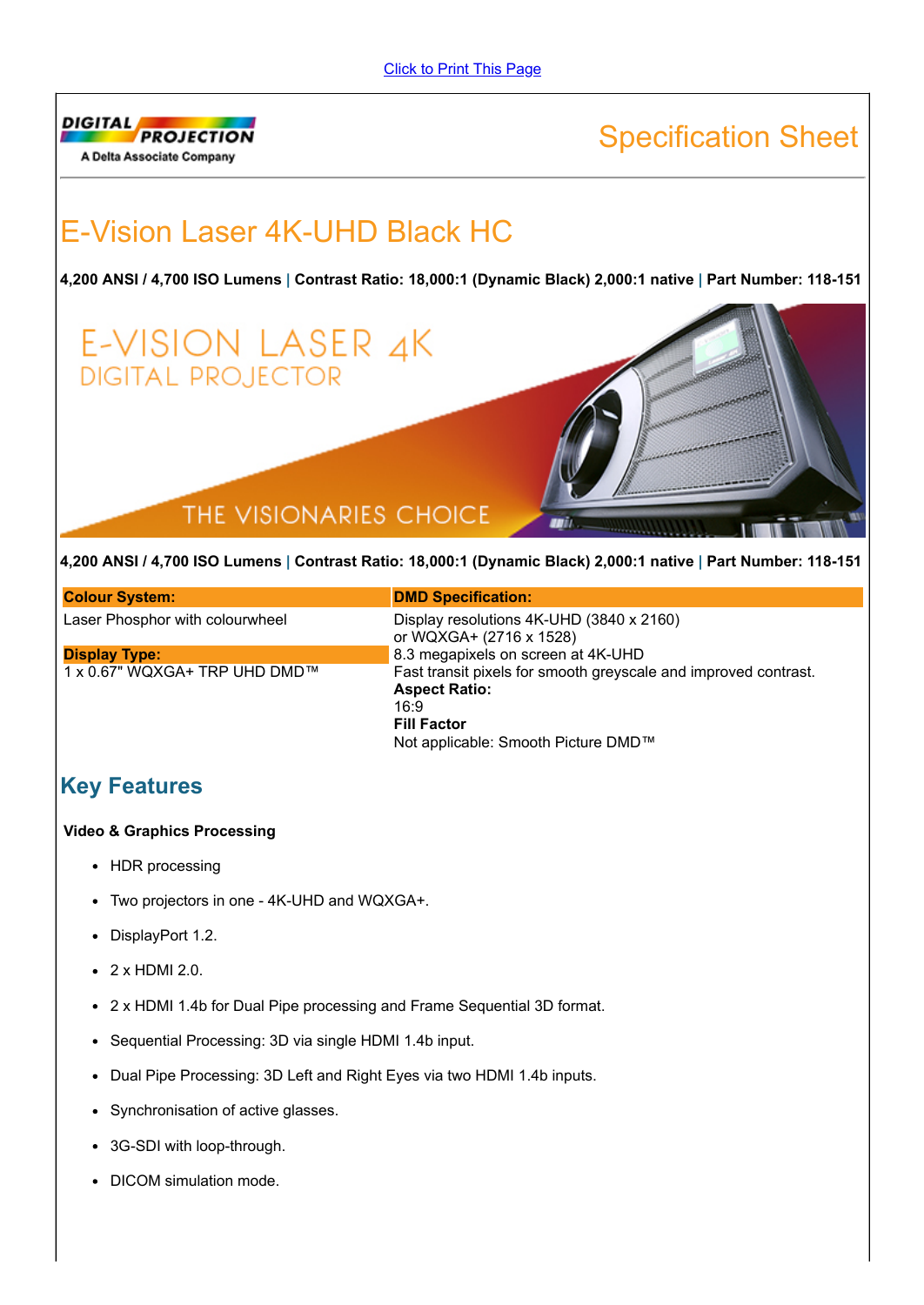#### **Geometry Correction**

- Cornerstone, Vertical & Horizontal Keystone, Pincushion & Barrel, Arc and Image Rotation.
- Non-linear warp.
- Digital zoom, pan and scan.
- Blanking control for custom input window sizing.
- Scaling available for fixed aspect ratio screens.
- Unscaled processing for pixel mapped display.

#### **Edge Blending**

- Blending control available for all sides with width control.
- Correction for non-active pixels at the edge of the display.

#### **Picture in Picture**

Two sources can be displayed simultaneously using 2D inputs: either picture in picture (PIP), or side by side (PBP), with original aspect ratios maintained.

#### **HDBaseT® Interface**

- Built in support for reception of uncompressed High Definition Video over standard CAT5e/6 LAN cable.
- Allows projector to be placed up to 100m from source with low cost cabling.
- Supports up to 4K UHD 3840 x 2160@60Hz 4:2:0 or 4K UHD 3840 x 2160@30Hz 4:4:4

#### **Colour Processing**

- Four colour modes available.
- Powerful seven point colour correction for accurate colour matching with presets.
- Easy colour temperature selection.
- Manual seven point colour adjustment.
- Traditional lifts and gains.

#### **Projector Controller Software**

- Intuitive user interface for network control.
- Simultaneous control of user-defined groups of projectors.
- At-a-glance monitoring of projector status.

#### **Projector Automation**

- Real-time clock provides daily on/off automation.
- E-mail alerts for system status.

#### **Source Compatibility:**

2D graphics standards up to 4K-UHD 3840 x 2160 resolution at 60Hz via HDMI 2.0, HDBaseT (4:2:0) and DisplayPort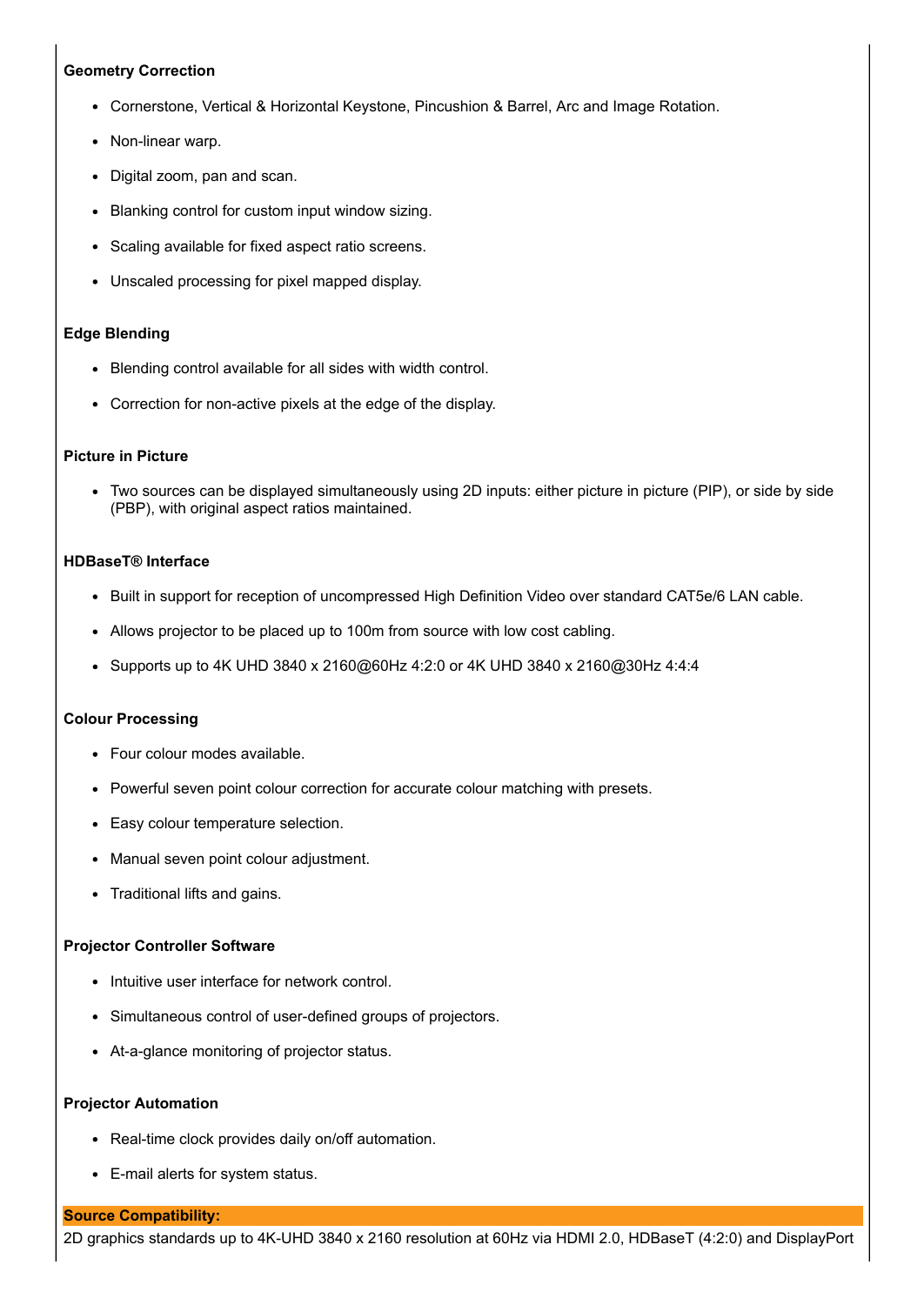#### inputs.

3D graphics standards up to WQXGA at 120Hz DualPipe via HDMI 1.4b inputs. 3GSDI is SMPTE 292M, SMPTE 259M-C and SMPTE 424M compliant. **WQXGA+ mode**

2D sources up to WQXGA+ at 120Hz can be displayed scaled to fit WQXGA+.

3D sources up to WQXGA at 120Hz can be displayed scaled to fit WQXGA+.

**4K-UHD mode**

2D sources up to 4K-UHD will be displayed scaled to fit 4K-UHD.

**Auto mode**

Sources greater than WQXGA+ will be displayed scaled to fit 4K-UHD. Sources up to WQXGA+ will be displayed scaled to fit WQXGA+.

### **Inputs/Outputs**

| <b>Video &amp; Computer</b>                                                                                       |                               |                                                                                             |                                         | <b>Communication &amp; Control</b>                                                                              |                                                                                                                                                                               |                                 |
|-------------------------------------------------------------------------------------------------------------------|-------------------------------|---------------------------------------------------------------------------------------------|-----------------------------------------|-----------------------------------------------------------------------------------------------------------------|-------------------------------------------------------------------------------------------------------------------------------------------------------------------------------|---------------------------------|
| <b>Type</b>                                                                                                       |                               | <b>Connector</b>                                                                            | Qty                                     | <b>Type</b>                                                                                                     | <b>Connector</b>                                                                                                                                                              | Qty                             |
| DisplayPort 1.2 (2D)<br>HDMI 1.4b (3D)<br>HDMI 2.0 (2D)<br>3G-SDI in (2D)<br>3G-SDI out<br>HDBaseT (see LAN) (2D) |                               | <b>DisplayPort</b><br><b>HDMI</b><br><b>HDMI</b><br><b>BNC</b><br><b>BNC</b><br><b>RJ45</b> | 1<br>2<br>$\overline{2}$<br>1<br>1<br>1 | 3D Sync Out<br>3D Sync In<br><b>LAN</b><br><b>RS232</b><br><b>Wired Remote</b><br>12V Trigger<br>3D Sync IR Out | <b>BNC</b><br><b>BNC</b><br><b>RJ45</b><br>9-pin D Sub<br>3.5mm Stereo Jack<br>3.5mm Stereo Jack<br><b>BNC</b>                                                                | 1<br>1<br>2<br>1<br>1<br>2<br>1 |
|                                                                                                                   |                               |                                                                                             |                                         | <b>NOTE: One of the</b><br><b>LAN ports is shared</b><br>with HDBase-T.                                         |                                                                                                                                                                               |                                 |
| <b>3D Formats Supported</b>                                                                                       |                               |                                                                                             |                                         | <b>HDTV Formats Supported</b>                                                                                   |                                                                                                                                                                               |                                 |
| <b>Frame Sequential</b><br>Dual-Pipe                                                                              |                               |                                                                                             |                                         | 1080i (50Hz, 60Hz)<br>720p (50, 60Hz)<br>2K (24Hz, 25Hz, 30Hz, 50Hz, 60Hz)                                      | 1080p (24Hz, 25Hz, 30Hz, 50Hz, 60Hz, 100Hz, 120Hz)<br>4K-UHD (24Hz, 25Hz, 30Hz, 50Hz, 60Hz)                                                                                   |                                 |
| <b>Computer Compatibility</b>                                                                                     |                               |                                                                                             |                                         | <b>Bandwidth</b>                                                                                                |                                                                                                                                                                               |                                 |
| 2D<br>4K-UHD up to 60Hz.<br>WQXGA+ up to 120Hz.<br>3D                                                             |                               | Supported formats will be displayed within WQXGA+.                                          |                                         | 2.0.                                                                                                            | 498 megapixels per second via DisplayPort and HDMI                                                                                                                            |                                 |
| <b>Remote Control</b>                                                                                             |                               |                                                                                             |                                         | <b>Automation Control</b>                                                                                       |                                                                                                                                                                               |                                 |
| On-Board keypad                                                                                                   |                               | Addressable IR remote control, wireless and wired.                                          |                                         | Crestron RoomView® Connected<br>PJLink Class 1<br>LAN<br><b>RS232</b><br>AMX (Device Discovery)                 | Served web pages (projector status, projector control,<br>Crestron RoomView®, network settings, alert mail setup,<br>time setup, error log, On Screen Display)                |                                 |
| <b>Colour Temperature</b>                                                                                         |                               |                                                                                             |                                         | <b>Operation</b>                                                                                                |                                                                                                                                                                               |                                 |
| 3200K to 9300K                                                                                                    |                               |                                                                                             |                                         | OPERATIO                                                                                                        |                                                                                                                                                                               |                                 |
| <b>illumination Type</b>                                                                                          |                               |                                                                                             |                                         | <b>Typical illumination Life</b>                                                                                |                                                                                                                                                                               |                                 |
| Laser Light Source                                                                                                |                               |                                                                                             |                                         | 20,000 hours                                                                                                    |                                                                                                                                                                               |                                 |
| <b>Lenses</b>                                                                                                     |                               |                                                                                             |                                         |                                                                                                                 |                                                                                                                                                                               |                                 |
| Lens                                                                                                              | Part No.                      | <b>Optimised Focus Range*</b>                                                               |                                         | <b>Lens Shift</b>                                                                                               |                                                                                                                                                                               |                                 |
| $0.74 - 0.93:1$ zoom<br>1.24 - 1.78 :1 zoom<br>1.71 - 2.25 :1 zoom                                                | 118-679<br>118-563<br>118-562 | $1.02m - 12.7m$<br>$1.33m - 11.73m$<br>1.83m - 14.9m                                        |                                         |                                                                                                                 | Vert: 0.5 (U) 0.3 (D) frame, Hor: 0.1 (L) 0.2 (R) frame<br>Vert: 0.5 (U) 0.3 (D) frame, Hor: 0.1 (L) 0.2 (R) frame<br>Vert: 0.5 (U) 0.3 (D) frame, Hor: 0.1 (L) 0.2 (R) frame |                                 |

2.20 - 3.67 :1 zoom 118-680 2.36m - 24.2m Vert: 0.5 (U) 0.3 (D) frame, Hor: 0.1 (L) 0.2 (R) frame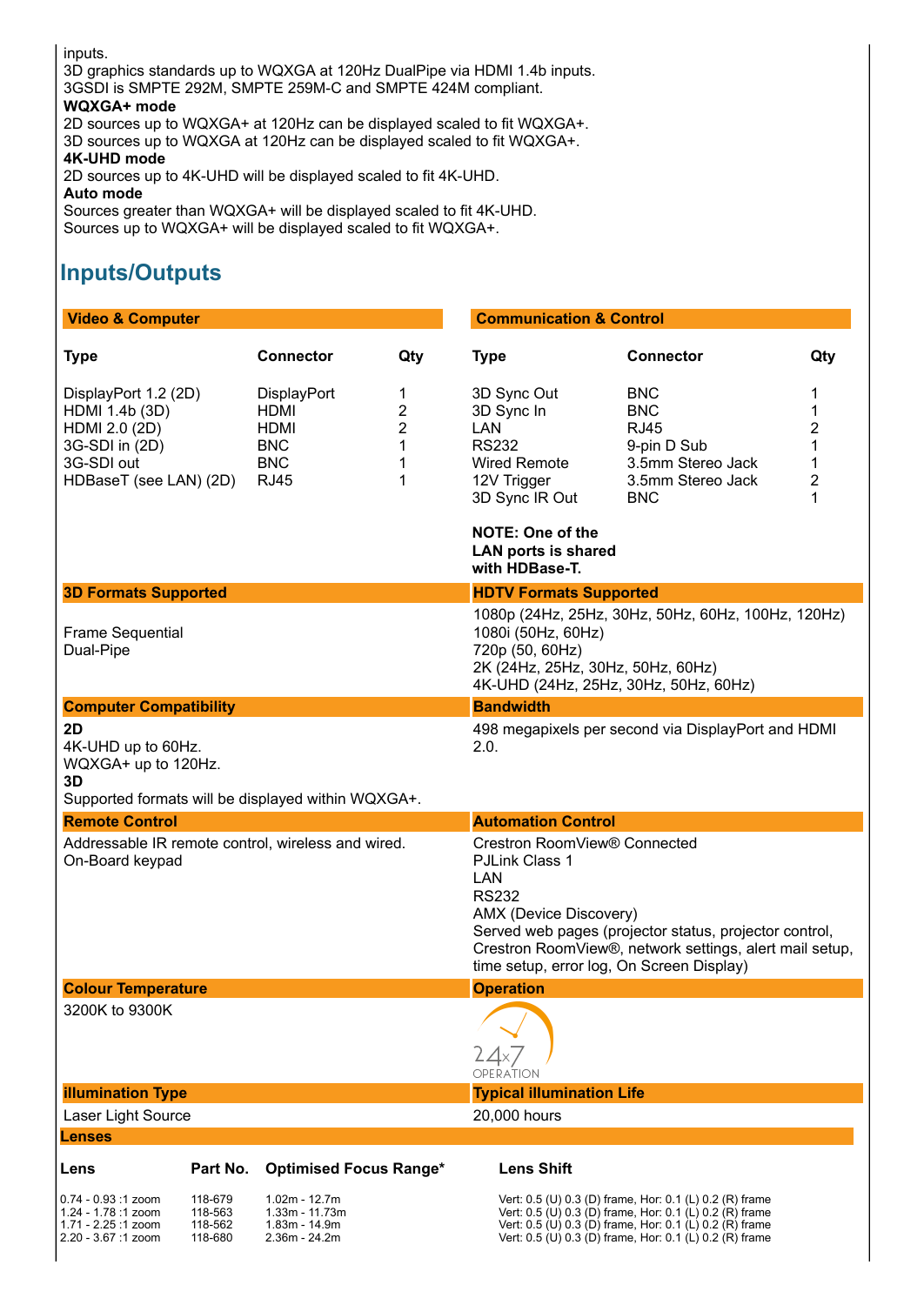\* Lens focal ranges above are the optimised distances but are likely to focus further, please contact your RSM for more details. Lens ratio tolerances: E-Vision Series: +/-3%. HighLite Series: +/- 5%. M-Vision Series: +/- 2%. Titan Series: +/-2%, INSIGHT Series: +/-2%,

#### **Lens Mount**

Motorised and programmable shift, zoom and focus. Intelligent Lens Memory with 10 user-definable preset positions (except UST lens).

| <b>Mechanical Mounting</b>                                           | <b>Orientation</b>                                                                                                                                                                                                  |
|----------------------------------------------------------------------|---------------------------------------------------------------------------------------------------------------------------------------------------------------------------------------------------------------------|
| <b>Front/Rear Table</b>                                              | Table Top or Inverted: Yes                                                                                                                                                                                          |
| Front/Rear Ceiling                                                   | <b>Pointing Up:</b><br>Yes                                                                                                                                                                                          |
| Adjustable Front/Rear Feet                                           | Pointing Down: Yes                                                                                                                                                                                                  |
|                                                                      | <b>Roll (Portrait):</b><br>Yes                                                                                                                                                                                      |
| <b>Power Requirements</b>                                            | <b>Power Consumption</b>                                                                                                                                                                                            |
| 100-130VAC and 200-240VAC selectable, 50/60Hz single<br>phase        | 950 W @220 Vac (1000 W @110 Vac)                                                                                                                                                                                    |
| <b>Thermal Dissipation</b>                                           | <b>Fan Noise</b>                                                                                                                                                                                                    |
| Max 3139 BTU/hour @100 VAC<br>Max 3002 BTU/hour @240 VAC             | <b>Smooth Picture On:</b><br>Normal mode: typical 40 (max 42) dBA<br>Eco2 mode: typical 37 (max 39) dBA<br><b>Smooth Picture Off:</b><br>Normal mode: typical 38 (max 40) dBA<br>Eco2 mode: typical 34 (max 36) dBA |
| <b>Operating/Storage Temperature</b>                                 | <b>Operating Humidity</b>                                                                                                                                                                                           |
| Operating: 5 to 40C (41 to 104F)<br>Storage: -10 to 60C (14 to 140F) | 10 to 85% non-condensing                                                                                                                                                                                            |
| <b>Weight (Chassis Only)</b>                                         | <b>Dimensions</b>                                                                                                                                                                                                   |
| 28.15 kg                                                             | 1: 59.83 cm x W: 50 cm x H: 21.85 cm                                                                                                                                                                                |
| 62 lb                                                                | 1: 23.55 in x W: 19.68 in x H: 8.60 in                                                                                                                                                                              |
| <b>Safety &amp; EMC Regulations</b>                                  |                                                                                                                                                                                                                     |
| CE, FCC Class A, CCC, UL/cUL, FDA CB, KC, CEL, CECP                  |                                                                                                                                                                                                                     |
| <b>Accessories</b>                                                   |                                                                                                                                                                                                                     |
| <b>Accessory</b>                                                     | Part No.                                                                                                                                                                                                            |
| Infrared Remote (replacement)                                        | 117-880                                                                                                                                                                                                             |

*\*Dimensions included for reference only and are subject to change. Please download the full set of CAD files for this display for more accurate information.*

| <b>Downloads</b>           |                                                  |
|----------------------------|--------------------------------------------------|
| <b>PDF CAD Drawings</b>    | <b>User Guides</b>                               |
| <b>AUTOCAD Drawings</b>    | <b>Laser Risk Group Document</b>                 |
| <b>STEP / IGS Drawings</b> | <b>Important Information</b>                     |
| <b>Lens CAD Drawings</b>   | <b>Important Information (Korean)</b>            |
|                            | <b>Control Protocol</b>                          |
|                            | <b>Ultra Short Throw Lens</b>                    |
|                            | <b>Ultra Short Throw Lens Installation Guide</b> |
|                            |                                                  |



Certificate Number 13629 ISO 9001